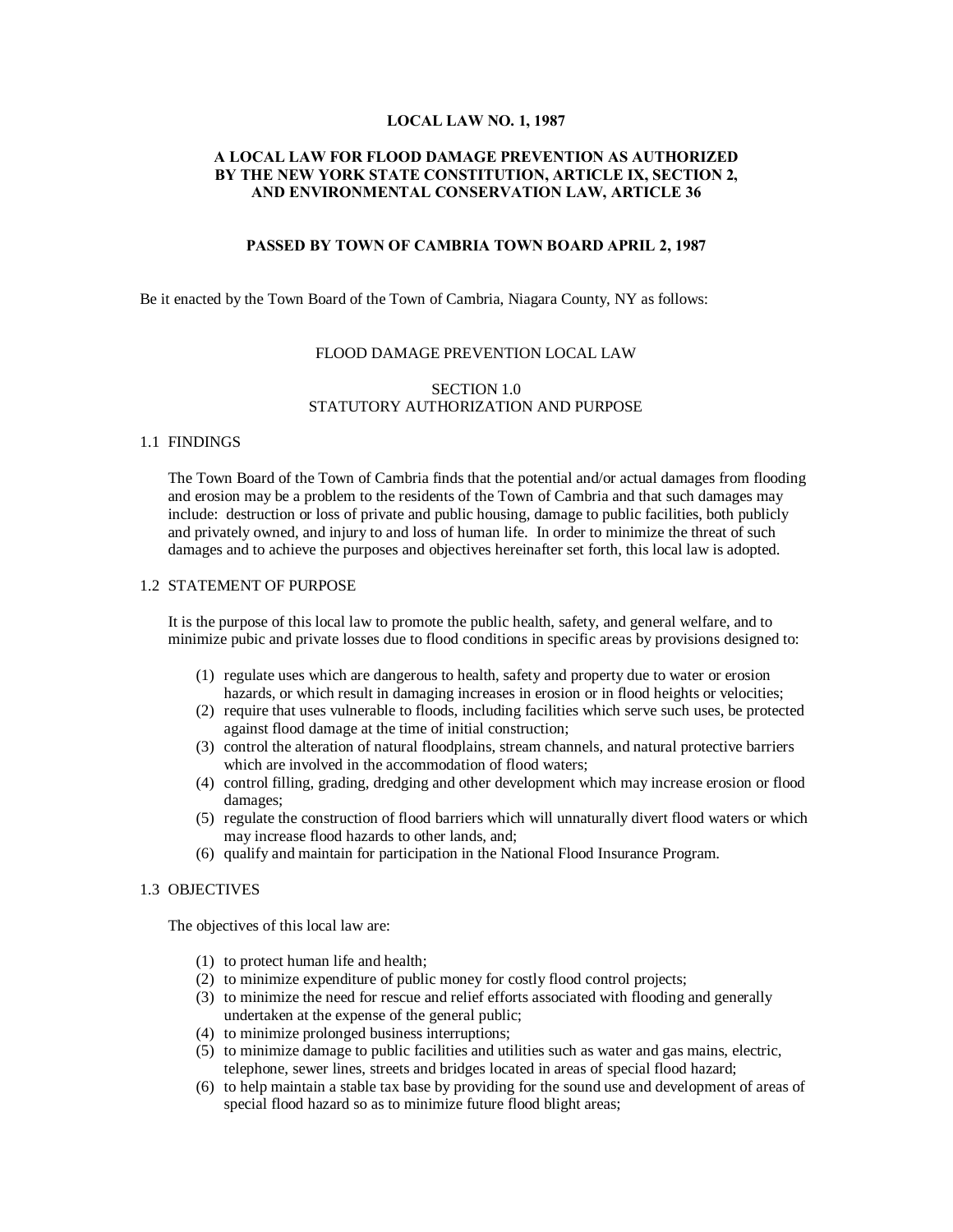- (7) to provide that developers are notified that property is in an area of special flood hazard; and,
- (8) to ensure that those who occupy the areas of special flood hazard assume responsibility for their actions.

### SECTION 2.0 DEFINITIONS

Unless specifically defined below, words or phrases used in this local law shall be interpreted so as to give them the meaning they have in common usage and to give this local law its most reasonable application.

 $\delta$ Appealö means a request for a review of the Local Administrator<sub>of</sub> interpretation of any provision of this Local Law or a request for a variance.

 $\delta$ Area of shallow flooding means a designated AO or VO Zone on a community  $\delta$  Flood Insurance Rate Map (FIRM) with base flood depths from one to three feet where a clearly defined channel does not exist, where the path of flooding is unpredictable and indeterminate, and where velocity flow may be evident.

 $\delta$ Area of special flood hazardö is the land in the floodplain within a community subject to a one percent or greater chance of flooding in any given year. This area may be designated as Zone A, AE, AH, AO, A1-99, V, VO, VE, or V1-30. It is also commonly referred to as the base floodplain or 100-year floodplain.

 $\delta$ Base flood means the flood having a one percent chance of being equaled or exceeded in any given year.

 $\delta$ Basementö means that portion of a building having its floor subgrade (below ground level) on all sides.

 $\delta$ Breakaway wall $\ddot{o}$  means a wall that is not part of the structural support of the building and is intended through its design and construction to collapse under specific lateral loading forces without causing damage to the elevated portion of the building or the supporting foundation system.

 $\delta$ Building means any structure built for support, shelter, or enclosure for occupancy or storage.

 $\tilde{\text{o}}$ Cellarö has the same meaning as  $\tilde{\text{o}}$ Basementö.

 $\delta$ Coastal high hazard area $\ddot{o}$  means the area subject to high velocity waters including, but not limited to, hurricane wave wash. The area is designated on a FIRM as Zone V1-30, VE, VO or V.

 $\delta$ Developmentö means any man-made change to improved or unimproved real estate, including but not limited to buildings or other structures, mining, dredging, filling, paving, excavation or drilling operations located within the area of special flood hazard.

 $\delta$ Elevated building means a non-basement building built to have the lowest floor elevated above the ground level by means of fill, solid foundation perimeter walls, pilings, columns (posts and piers), or shear walls.

 $\delta$ Floodo or  $\delta$ Floodingo means a general and temporary condition of partial or complete inundation of normally dry land areas from:

- (1) the overflow of inland or tidal waters;
- (2) the unusual and rapid accumulation or runoff of surface waters from any source.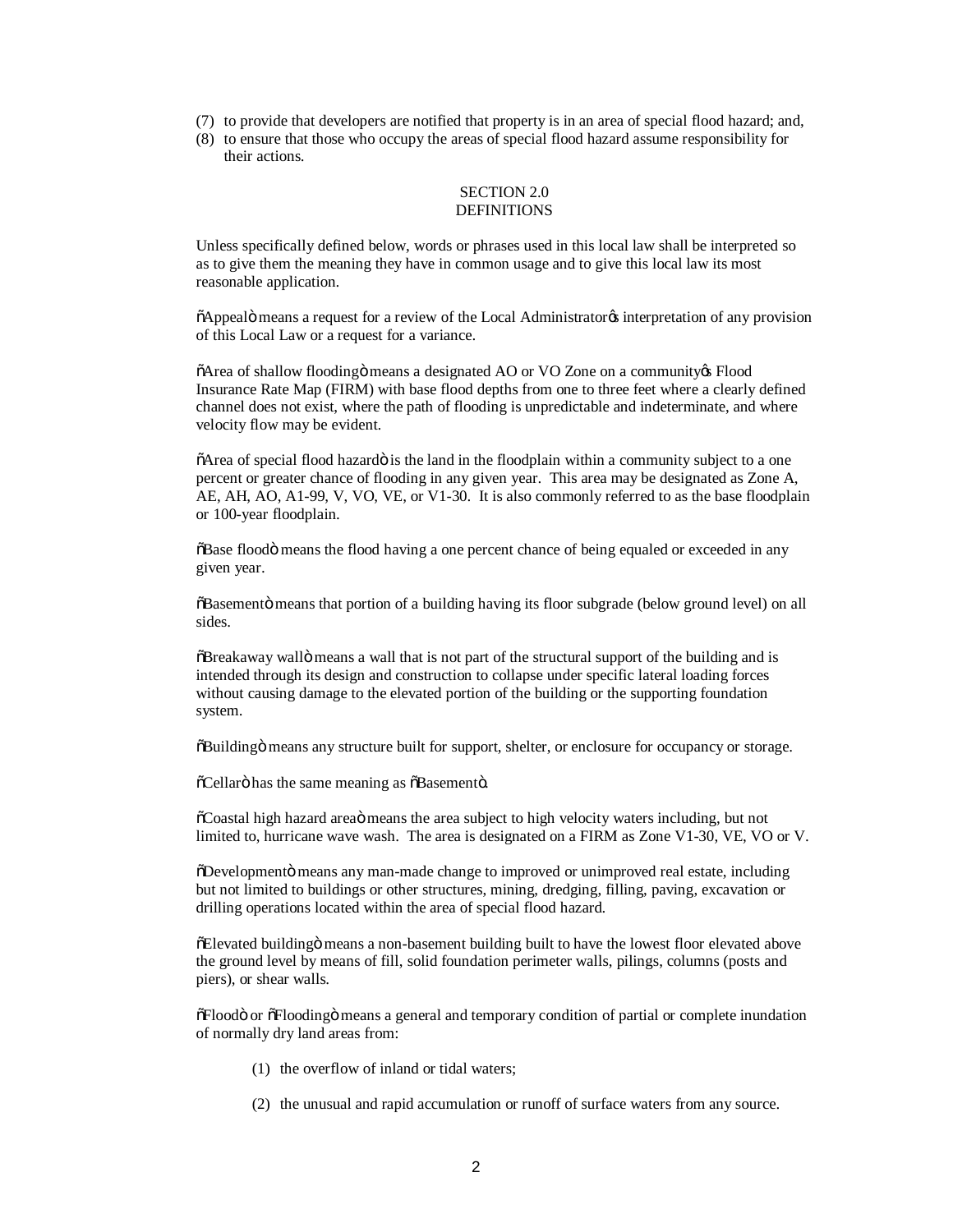$\delta$ Flood Boundary and Floodway Map (FBFM) $\ddot{o}$  means an official map of the Community published by the Federal Emergency Management Agency as part of a riverine Community of Flood Insurance Study. The FBFM delineates a Regulatory Floodway along water courses studied in detail in the Flood Insurance Study.

 $\delta$ Flood Hazard Boundary Map (FHBM) $\ddot{o}$  means an official map of a community, issued by the Federal Emergency Management Agency, where the boundaries of the areas of special flood hazard have been defined but no water surface elevation is provided.

 $\delta$ Flood Insurance Rate Map (FIRM) $\ddot{o}$  means an official map of a community, on which the Federal Emergency Management Agency has delineated both the areas of special flood hazard and the risk premium zones applicable to the community.

 $\delta$ Flood Insurance Studyö is the official report provided by the Federal Emergency Management Agency. The report contains flood profiles, as well as the Flood Boundary Floodway Map and the water surface elevations of the base flood.

 $\delta$ Flood proofing means any combination of structural and non-structural additions, changes, or adjustments to structures which reduce or eliminate flood damage to real estate or improved real property, water and sanitary facilities, structures and their contents.

 $\delta$ Floodwayö has the same meaning as  $\delta$ Regulatory Floodway. $\delta$ 

 $\delta$ Floorö means the top surface of an enclosed area in a building (including basement), i.e., top of slab in concrete slab construction or top of wood flooring in wood frame construction.

 $\delta$ Functionally depended use means a sue which cannot perform its intended purpose unless it is located or carried out in close proximity to water, such as a docking or port facility necessary for the loading and unloading of cargo or passengers, shipbuilding, and ship repair. The term does not include long-term storage, manufacture, sales or service facilities.

 $\delta$ Highest adjacent grade $\ddot{o}$  means the highest natural elevation of the ground surface, prior to construction, next to the proposed walls of a structure.

"Lowest Floor" means lowest level including basement or cellar of the lowest enclosed area. An unfinished or flood resistant enclosure, usable solely for parking of vehicles, building access, or storage in an area other than a basement is not considered a building to lowest floor; provided, that such enclosure is not built so as to render the structure in violation of the applicable non-elevation design requirements of this Local Law.

 $\delta$ Manufactured homeö means a structure, transportable in one or more sections, which is built on a permanent chassis and designed to be used with our without a permanent foundation when connected to the required utilities. The term also includes park trailers, travel trailers, and similar transportable structures placed on a site for 180 consecutive days or longer and intended to be improved property.

 $\delta$ Mean Sea Levelö means, for purposes of the National Flood Insurance Program, the National Geodetic Vertical Datum (NGVD) of 1929 or other datum, to which base flood elevations shown on a community is Flood Insurance Rate Map are referenced.

 $\delta$ Mobile homeö has the same meaning as  $\delta$ Manufactured home. $\delta$ 

 $\ddot{\text{o}}$ National Geodetic Vertical Datum (NGVD) $\ddot{\text{o}}$  as corrected in 1929 is a vertical control used as a reference for establishing varying elevations within the flood plain.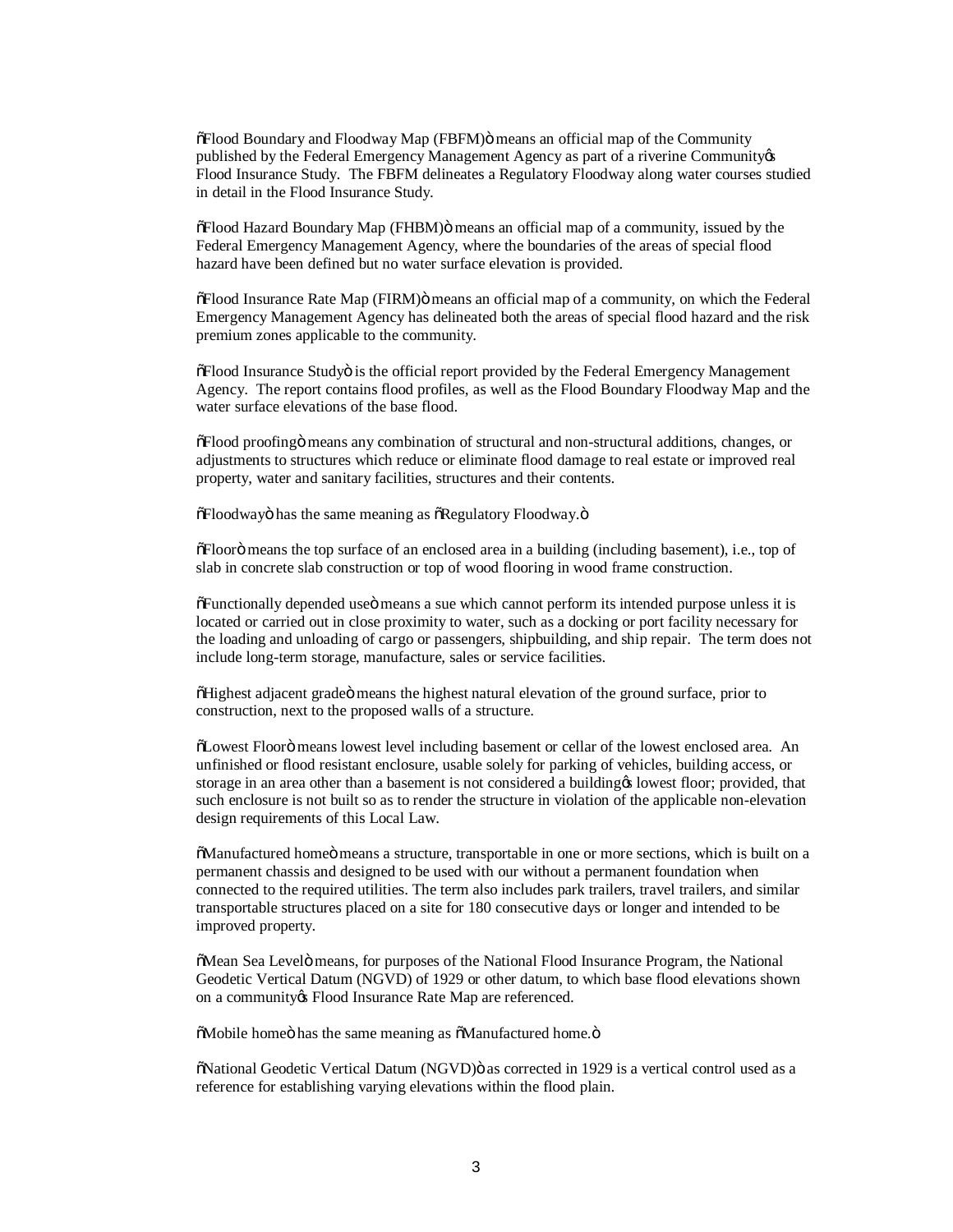$\delta$ New construction means structures for which the  $\delta$  start of construction  $\delta$  commenced on or after the effective date of this local law.

 $\delta$ Principally Above Groundö means that at least 51 percent of the actual cash value of the structure, excluding land value, is above ground.

 $\delta$ 100-year Floodö has the same meaning as  $\delta$ Base Flood. $\ddot{\text{o}}$ 

 $\delta$ Regulatory Floodway means the channel of a river or other watercourse and the adjacent land areas that must be reserved in order to discharge the base flood without cumulatively increasing the water surface elevation more than a designated height as determined by the Federal Emergency Management Agency in a Flood Insurance Study or by other agencies as provided in Section 4.3-2 of this Law.

 $\delta$ Sand dunes o means naturally occurring accumulations of sand in ridges or mounds landward of the beach.

 $\delta$ Start of construction means the initiation, excluding planning and design, of any phase of a project, physical alteration of the property, and shall include land preparation, such as clearing, grading, and filling; installation of streets and/or walkways; excavation for a basement, footings, piers, or foundations or the erection of temporary forms. It also includes the placement and/or installation of the property of accessory buildings (garages, sheds), storage trailers, and building materials. For manufactured homes, the õactual startö means affixing of the manufactured home to its permanent site.

 $\delta$ Structure $\ddot{\text{o}}$  means a walled and roofed building, a manufactured home, or a gas or liquid storage tank, that is principally above ground.

 $\delta$ Substantial improvemento means any repair, reconstruction or improvement of a structure, the cost of which equals or exceeds 50 percent of the market value of the structure either:

- (1) before the improvement or repair is started; or
- (2) if the structure has been damaged and is being restored, before the damage occurred.

For the purposes this definition  $\ddot{\text{o}}$  substantial improvement: is considered to commence when the first alteration of any wall, ceiling, floor or other structural part of the building commences, whether or not that alteration affects the external dimensions of the structure. The term does not, however, include either:

- (1) any project for improvement of a structure to comply with existing state or local building, fire, health, sanitary, or safety code specifications which are solely necessary to assure safe living conditions; or
- (2) any alteration of a structure or contributing structure listed on the National Register of Historic Places or a State Inventory of Historic Places.

 $\delta$ Variance $\ddot{\text{o}}$  means a grant of relief from the requirements of this local law which permits construction or use in a manner that would otherwise be prohibited by this local law.

## SECTION 3.0 GENERAL PROVISIONS

# 3.1 LANDS TO WHICH THIS LOCAL LAW APPLIES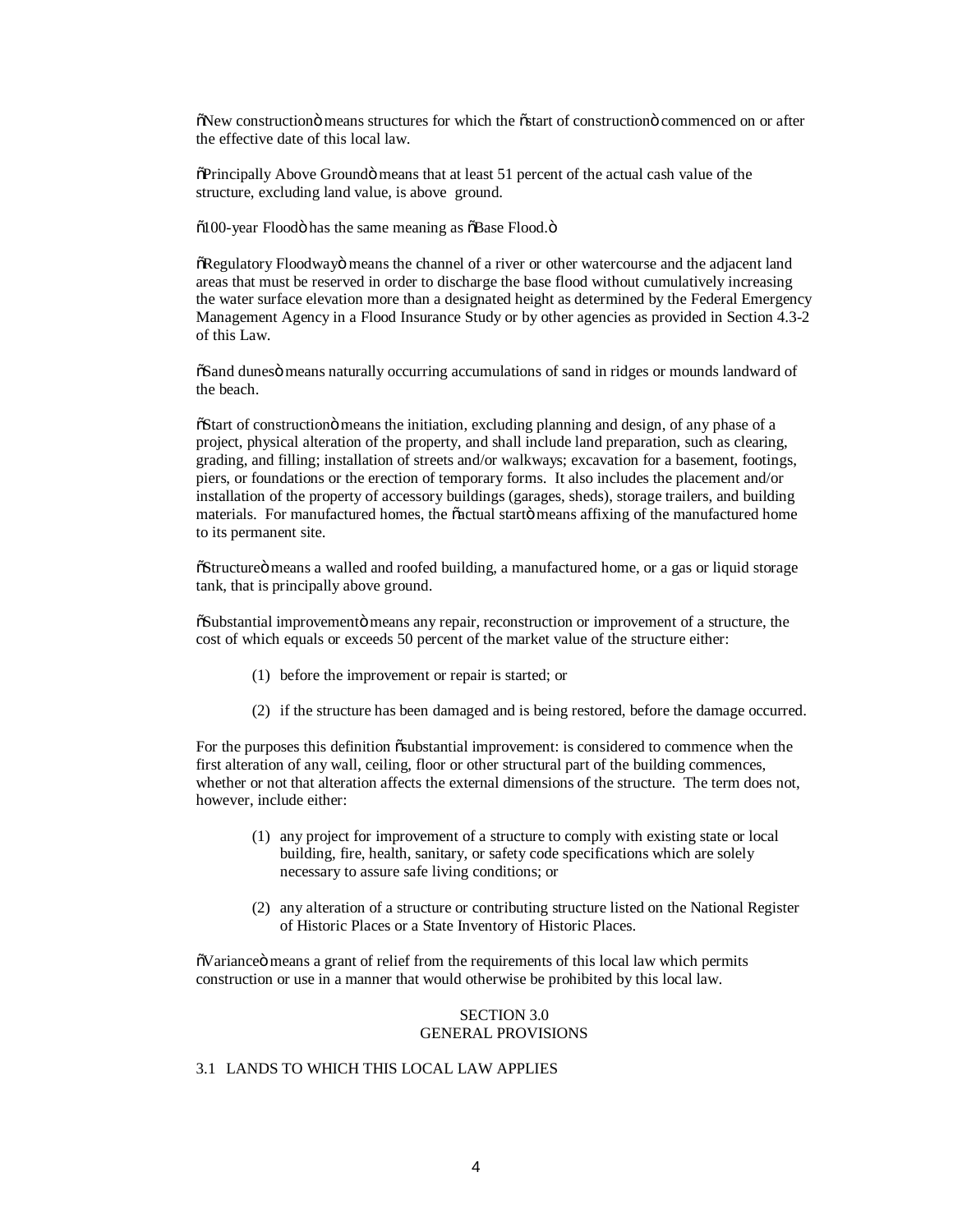This local law shall apply to all areas of special flood hazards within the jurisdiction of Town of Cambria.

### 3.2 BASIS FOR ESTABLISHING THE AREAS OF SPECIAL FLOOD HAZARD

The areas of special flood hazard identified by the Federal Emergency Management Agency in a scientific and engineering report entitled ofThe Flood Insurance Study for the Town of Cambria, of Niagara County, New Yorkö, dated \_\_\_\_\_\_\_\_\_\_\_\_, with accompanying Flood Insurance Rate Maps and Flood Boundary-Floodway Maps is hereby adopted and declared to be a part of this Local Law. The Flood Insurance Study and maps are on file at Town Clerkes Office.

## 3.3 INTERPRETATION, CONFLICT WITH OTHER LAWS

This Local Law is adopted in response to revisions to the National Flood Insurance Program effective October 1, 1986 and shall supercede all previous laws adopted for the purpose of establishing and maintaining eligibility for flood insurance.

In their interpretation and application, the provisions of this local law shall be held to be minimum requirements, adopted for the promotion of the public health, safety, and welfare. Whenever the requirements of this local law are at variance with the requirements of any other lawfully adopted rules, regulations, or ordinances, the most restrictive, or that imposing the higher standards, shall govern.

### 3.4 SEVERABILITY

The invalidity of any section or provision of this local law shall not invalidate any other section or provision thereof.

## 3.5 PENALTIES FOR NON-COMPLIANCE

No structure shall hereafter be constructed, located, extended, converted, or altered and no land shall be excavated or filled without full compliance with the terms of this Local Law and any other applicable regulations. Any infraction of the provisions of this Local Law by failure to comply with any of its requirements, including infractions of conditions and safeguards established in connection with conditions of the permit, shall constitute a violation. Any person who violates this Local Law or fails to comply with any of its requirements shall, upon conviction thereof, be fined no more than \$250 or imprisoned for not more than 15 days or both. Each day of noncompliance shall be considered a separate offense. Nothing herein contained shall prevent the Town of Cambria from taking such other lawful action as necessary to prevent or remedy an infraction. Any structure found not compliant with the requirements of this Local Law for which the developer and/or owner has not applied for and received an approved variance under Section 6.0 will be declared noncompliant and notification sent to the Federal Emergency Management Agency.

# 3.6 WARNING AND DISCLAIMER OF LIABILITY

The degree of flood protection required by this local law is considered reasonable for regulatory purposes and is based on scientific and engineering considerations. Larger floods can and will occur on rare occasions. Flood heights may be increased by man-made or natural causes. This local law does not imply that land outside the area of special flood hazards or uses permitted within such areas will be free from flooding or flood damages. This local law shall not create liability on the part of the Town of Cambria, any officer or employee thereof, or the Federal Emergency Management Agency, for any flood damages that result from reliance on this local law or any administrative decision lawfully made thereunder.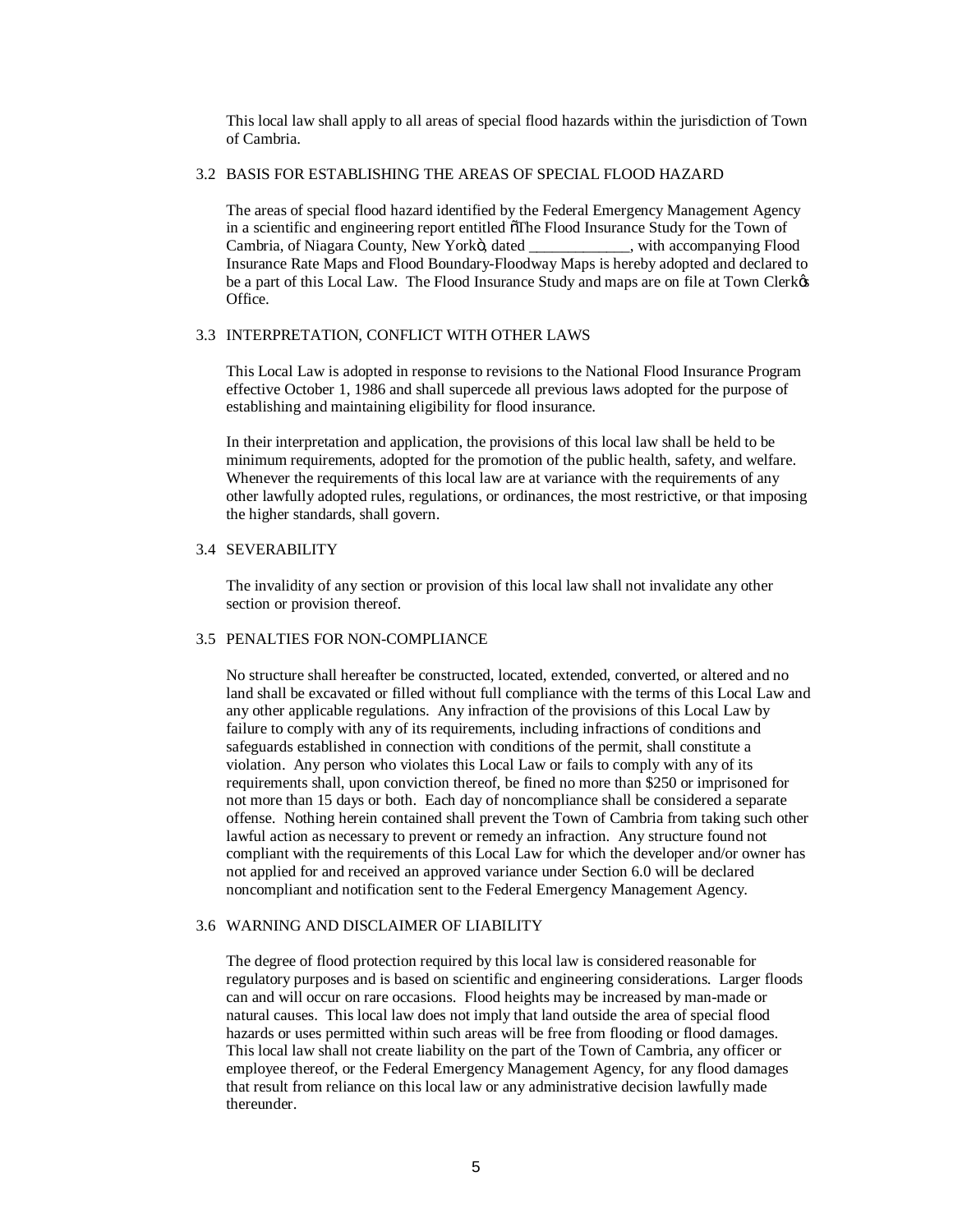## SECTION 4.0 ADMINSTRIATION

#### 4.1 DESIGNATION OF THE LOCAL ADMINISTRATOR

The Building Inspector is hereby appointed Local Administrator to administer and implement this local law by granting or denying development permit applications in accordance with its provisions.

### 4.2 ESTABLISHMENT OF DEVELOPMENT PERMIT

A Development Permit shall be obtained before the start of construction or any other development within the area of special flood hazard as established in Section 3.2. Application for a Development Permit shall be made on forms furnished by the Local Administrator and may include, but not be limited to: plans, in duplicate, drawn to scale and showing the nature, location, dimensions, and elevations of the area in question; existing or proposed structures, fill, storage of materials, drainage facilities, and the location of the foregoing.

### 4.2-1 APPLICATION STAGE

The following information is required where applicable:

- (a) elevation in relation to mean sea level of the proposed lowest floor (including basement or cellar) of all structures;
- (b) elevation in relation to mean sea level to which any non-residential structure will be flood-proofed;
- (c) when required, a certificate from a license professional engineer or architect that the utility flood proofing will meet the criteria in Section 5.1-3 (1);
- (d) certificate from a licensed professional engineer or architect that the nonresidential flood-proofed structure will meet the flood-proofing criteria in Section 5.2; and
- (e) description of the extent to which any watercourse will be altered or relocated as a result of proposed development.

#### 4.2-2 CONSTRUCTION STAGE

Upon placement of the lowest floor, or flood-proofing by whatever means, it shall be the duty of the permit holder to submit to the Local Administrator a certificate of the elevation of the lowest floor, or flood-proofed elevation, in relation to mean sea level. The elevation certificate shall be prepared by or under the direct supervision of a licensed land surveyor or professional engineer and certified by same. When flood-proofing is utilized for a particular building. The flood proofing certificate shall be prepared by or under the direct supervision of a licensed professional engineer or architect and certified by same. Any further work undertaken prior to submission and approval of the certification shall be at the permit holder is risk. The Local Administrator shall review all data submitted. Deficiencies detected shall be cause to issue a stop-work order for the project unless immediately corrected.

## 4.3 DUTIES AND RESPONSIBILITES OF THE LOCAL ADMINISTRATOR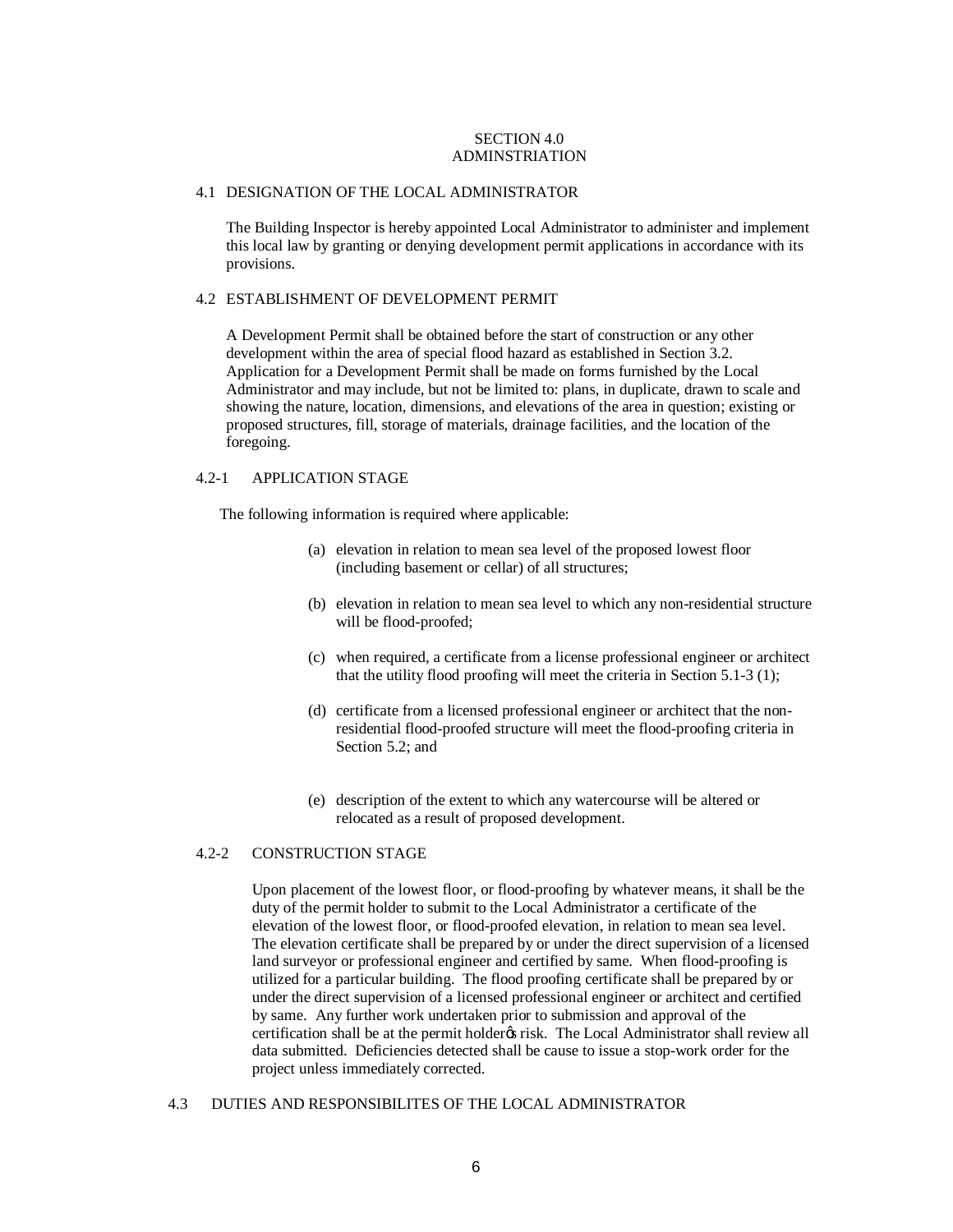Duties of the Local Administrator shall include, but not be limited to:

### 4.3-1 PERMIT APPLICATION REVIEW

- (1) Review all development permit applications to determine that the requirements of this local law have been satisfied.
- (2) Review all development permit applications to determine that all necessary permits have been obtained from those Federal, State or local governmental agencies from which prior approval is required.
- (3) Review all development permit applications to determine if the proposed development adversely affects the area of special flood hazard. For the purposes of this local law,  $\ddot{\text{o}}$ adversely affects means physical damage to adjacent properties. An engineering study may be required of the applicant for this purpose.
	- (i) If there is no adverse effect, then the permit shall be granted consistent with the provisions of this local law.
	- (ii) If there is an adverse effect, then flood damage mitigation measures shall be made a condition of the permit.
- (4) Review all development permits for compliance with the provisions of Section 5.1-5, Encroachments.

## 4.3-2 USE OF OTHER BASE FLOOD AND FLOODWAY DATA

When base flood elevation data has not been provided in accordance with Section 3.2, BASIS FOR ESATABLISHING THE AREAS OF SPECIAL FLOOD HAZARD, the Local Administrator shall obtain, review and reasonably utilize any base flood elevation and floodway data available from a Federal, State or other source, including data developed pursuant to Section 5.1-4(4) in order to administer Section 5.2, SPECIFIC STANDARS and Section 5.3 FLOODWAYS.

### 4.3-3 INFORMATION TO BE OBTAINED AND MAINTAINED

- (1) Obtain and record the actual elevation, in relation to mean sea level, of the lowest floor, including basement or cellar of all new or substantially improved structures, and whether or not the structure contains a basement or cellar.
- (2) For all new or substantially improved flood proofed structures:
	- (i) obtain and record the actual elevation, in relation to mean sea level, to which the structure has been flood proofed; and
	- (ii) maintain the flood proofing certifications required in Sections 5.1 and 5.2.
- (3) Maintain for public inspection all records pertaining to the provisions of this local law including variances when granted and Certificates of Compliance.

## 4.3-4 ALTERTION OF WATERCOURSES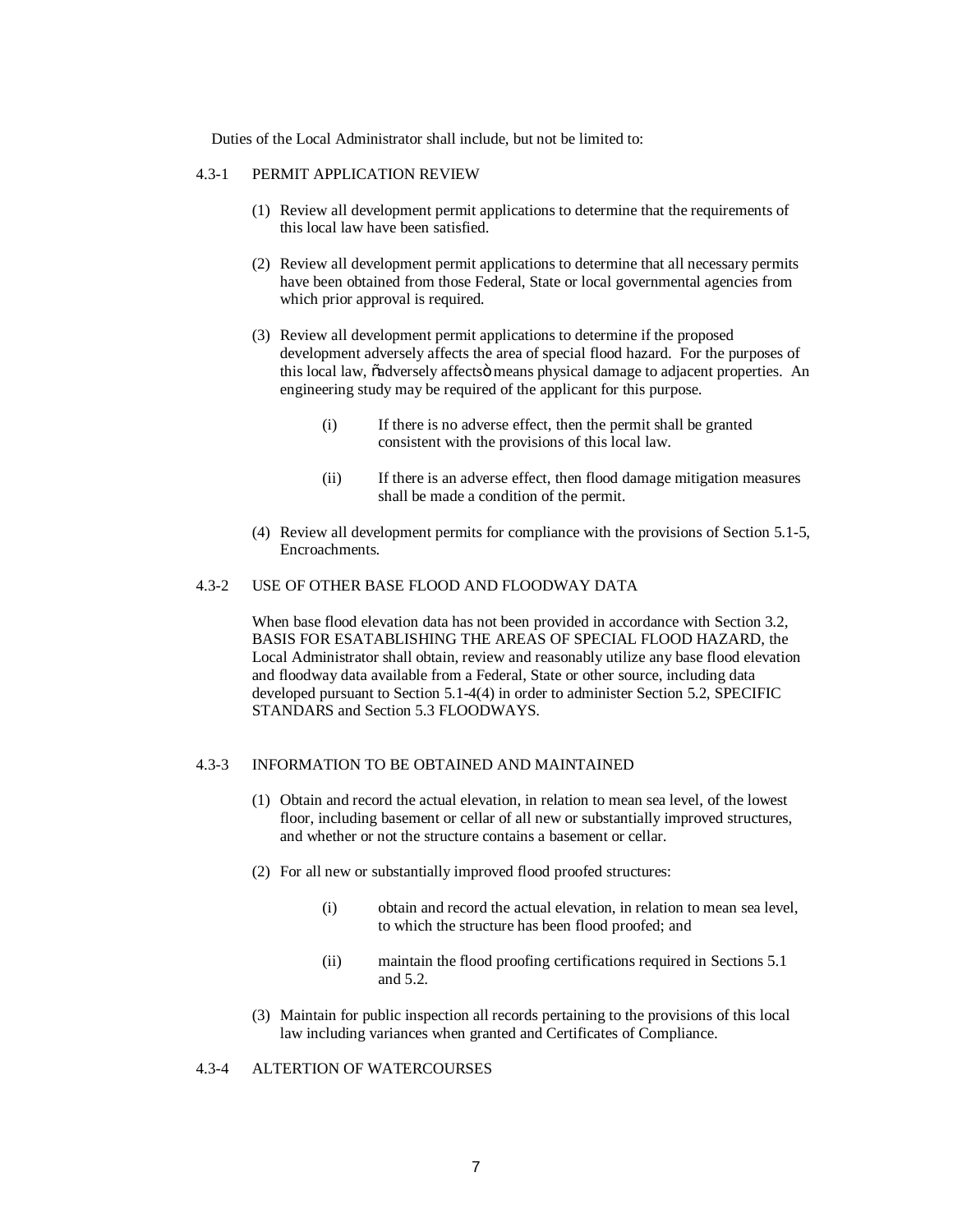- (1) Notify adjacent communities and the New York State Department of Environmental Conservation prior to any alteration or relocation of a watercourse, and submit evidence of such notification to the Regional Director, Federal Emergency Management Agency, Region II, 26 Federal Plaza, New York, NY 10278.
- (2) Require that maintenance is provided within the altered or relocated portion of said watercourse so that the flood carrying capacity is not diminished.

### 4.3-5 INTERPRETATION OF FIRM BOUNDARIES

The Local Administrator shall have the authority to make interpretations when there appears to be a conflict between the limits of the federally identified area of special flood hazard and actual field conditions.

Base flood elevation data established pursuant to Section 3.2 and/or Section 4.3-2, when available, shall be used to accurately delineate the area of special flood hazards.

The Local Administrator shall use flood information from any other authoritative source, including historical data, to establish the limits of the area of special flood hazards when base flood elevations are not available.

## 4.3-6 STOP WORK ORDERS

- (1) All floodplain development found ongoing without an approved permit shall be subject to the issuance of a stop work order by the Local Administrator. Disregard of a stop work order shall be subject to the penalties described in Section 3.5 of this Local Law.
- (2) All floodplain development found noncompliant with the provisions of this law and/or the conditions of the approved permit shall be subject to the issuance of a stop work order by the Local Administrator. Disregard of a stop work order shall be subject to the penalties described in Section 3.5 of this Local Law.

## 4.3-7 INSPECTIONS

The Local Administrator and/or the developer<sub>of</sub> engineer or architect shall make periodic inspections at appropriate times throughout the period of construction in order to monitor compliance with permit conditions and enable said inspector to certify that the development is in compliance with the requirements of either the Development Permit or the approved variance.

## 4.3-8 CERTIFICATION OF COMPLIANCE

- (1) It shall be unlawful to use or occupy or to permit the use or occupancy of any building or premises, or both, or part hereof hereafter created, erected changed, converted or wholly or partly altered or enlarged in its use or structure until a Certificate of Compliance has been issued by the Local Administrator stating that the building or land conforms to the requirements of this Local Law.
- (2) All other development occurring within the designated flood hazard area will have upon completion a Certificate of Compliance issued by the Local Administrator.

All certifications shall be based upon the inspections conducted subject to Section 4.3-7 and/or any certified elevations, hydraulic information, flood proofing, anchoring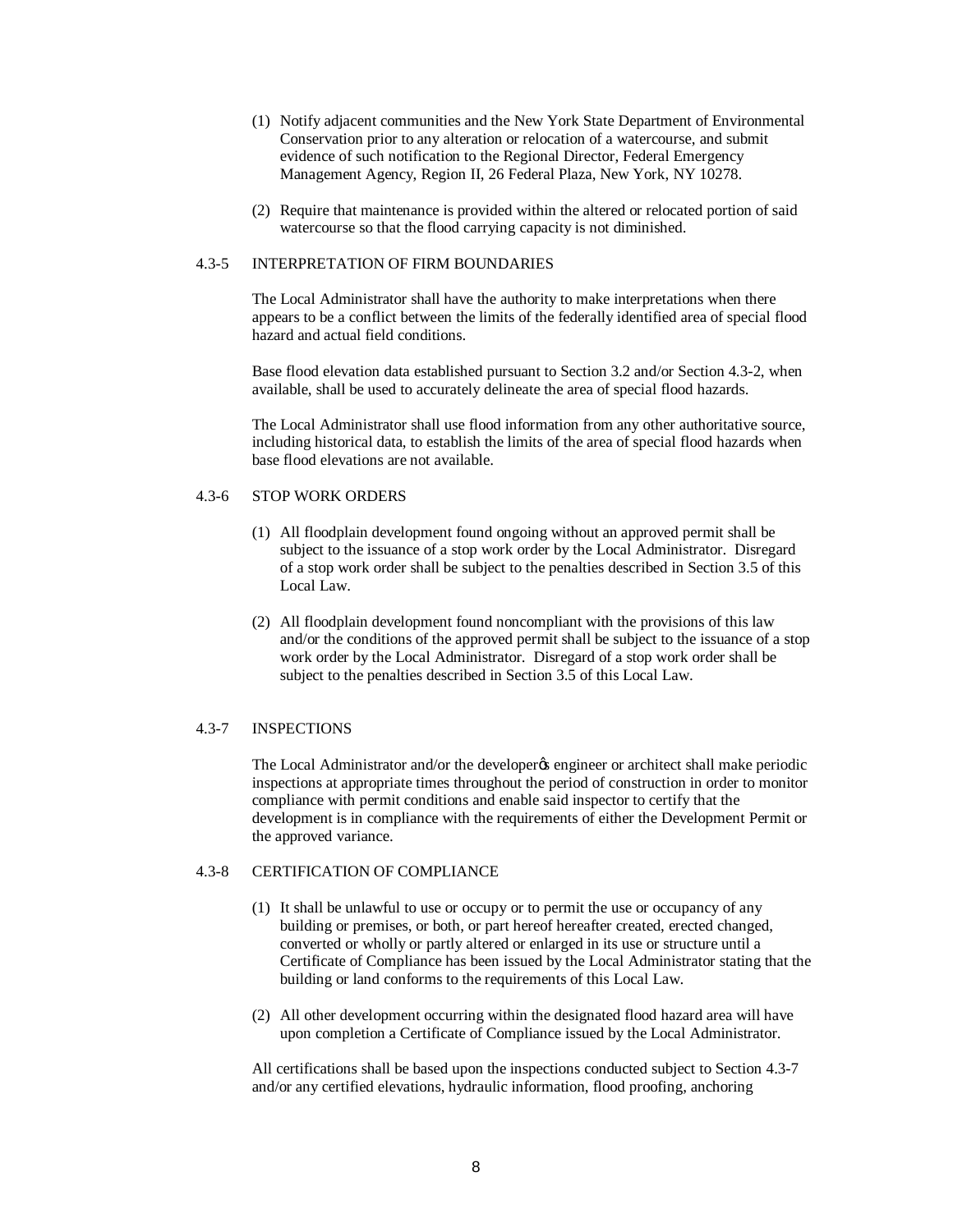requirements or encroachment analysis which may have been required as a condition of the approved permit.

## SECTION 5.0 PROVISIONS FOR FLOOD HAZARD REDUCTION

#### 5.1 GENERAL STANDARDS

In all areas of special flood hazards, the following standards are required:

### 5.1-1 ANCHORING

- (1) All new construction and substantial improvements shall be anchored to prevent flotation, collapse, or lateral movement of the structure.
- (2) All manufactured homes shall be installed using methods and practices which minimize flood damage. Manufactured homes must be elevated and anchored to resist flotation, collapse, or lateral movement. Manufactured homes shall be elevated to or above the base flood elevation or 2 feet above the highest adjacent grade when no base flood elevation has been determined. Methods of anchoring may include, but are not to be limited to, use of over-the-top or frame ties to ground anchors. This requirement is in addition to applicable State and local anchoring requirements for resisting wind forces.

### 5.1-2 CONSTRUCTION MATERIALS AND METHODS

- (1) All new construction and substantial improvements shall be constructed with materials and utility equipment resistant to flood damage.
- (2) All new construction and substantial improvements shall be constructed using methods and practices that minimize flood damage.

### 5.1-3 UTILITIES

- (1) Electrical, heating, ventilation, plumbing, air conditioning equipment, and other service facilities shall be designed and/or located so as to prevent water from entering or accumulating within the components during conditions of flooding. When designed for location below the base flood elevation, a professional engineer  $\alpha$ or architect $\alpha$ s certification is required;
- (2) All new and replacement water supply systems shall be designed to minimize or eliminate infiltration of flood waters into the system;
- (3) New and replacement sanitary sewage systems shall be designed to minimize or eliminate infiltration of flood waters; and,
- (4) On-site waste disposal systems shall be located to avoid impairment to them or contamination from them during flooding.

# 5.1-4 SUBDIVISON PROPOSALS

(1) All subdivision proposals shall be consistent with the need to minimize flood damage;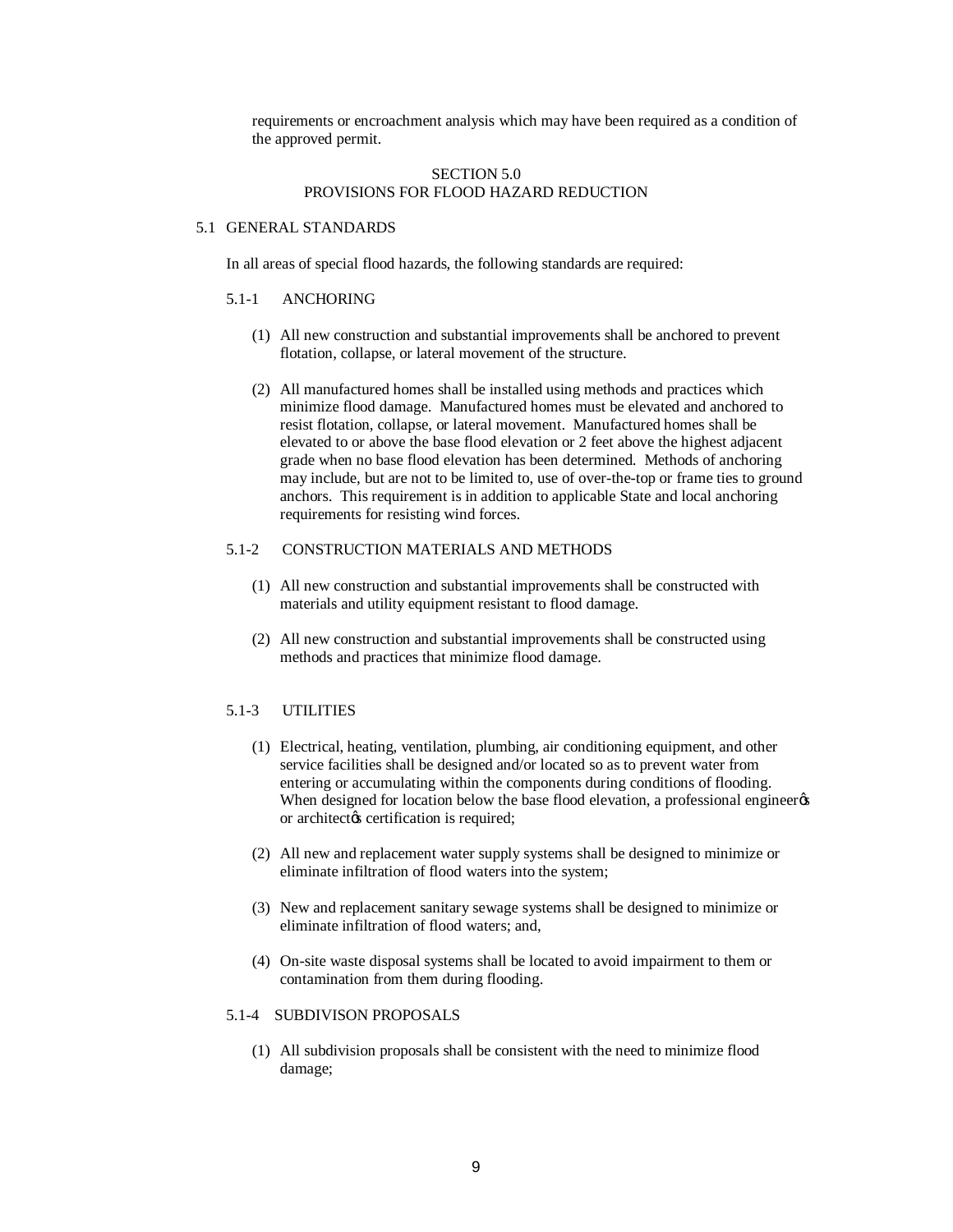- (2) All subdivision proposals shall have public utilities and facilities such as sewer, gas, electrical, and water systems located and constructed to minimize flood damage;
- (3) All subdivision proposals shall have adequate drainage provided to reduce exposure to flood damage; and,
- (4) Base flood elevation data shall be provided for subdivision proposals and other proposed developments (including proposals for manufactured home parks and subdivisions) greater than either 50 lots or 5 acres.

## 5.1-5 ENCROACHMENTS

- (1) All proposed development in riverine situations where no flood elevation data is available (unnumbered A Zones) shall be analyzed to determine the effects on the flood carrying capacity of the area of special flood hazards set forth in section 4.3-1(3), Permit Review. This may require the submission of additional technical data to assist in the determination.
- (2) In all areas of special flood hazard in which base flood elevation data is available pursuant to Section 4.3-2 or Section 5.1-4 (4) and no floodway has been determined the cumulative effects of any proposed development, when combined with all other existing and anticipated development, shall not increase the water surface elevation of the base flood ore than one foot at any point.
- (3) In all areas of the special flood hazard where floodway data is provided or available pursuant to section 4.3-2 the requirements of Section 5.3, Floodways, shall apply.

### 5.2 SPECIFIC STANDARDS

In all areas of special flood hazards where base flood elevation data has been provided as set forth in Section 3.2 BASIS FOR ESTABLISHING THE AREAS OF SPECIAL FLOOD HAZARDS and Section 4.3-2, USE OF OTHER BASE FLOOD DATA, the following standards are required:

## 5.2-1 RESIDENTIAL CONSTRUCTION

New construction and substantial improvements of any resident structure shall:

- (1) have the lowest floor, including basement or cellar, elevated to or above the base flood elevation;
- (2) have fully enclosed areas below the lowest floor that area subject to flooding designed to automatically equalize hydrostatic flood forces on exterior walls by allowing for the entry and exit of floodwaters. Designs for meeting this requirement must either be certified by a licensed professional engineer or architect or meet or exceed the following minimum criteria:
	- (i) a minimum of two openings having a total net area of not less than one square inch for every square foot of enclosed area subject to flooding;
	- (ii) the bottom of all such openings shall be no higher than one foot above the lowest adjacent finished grade; and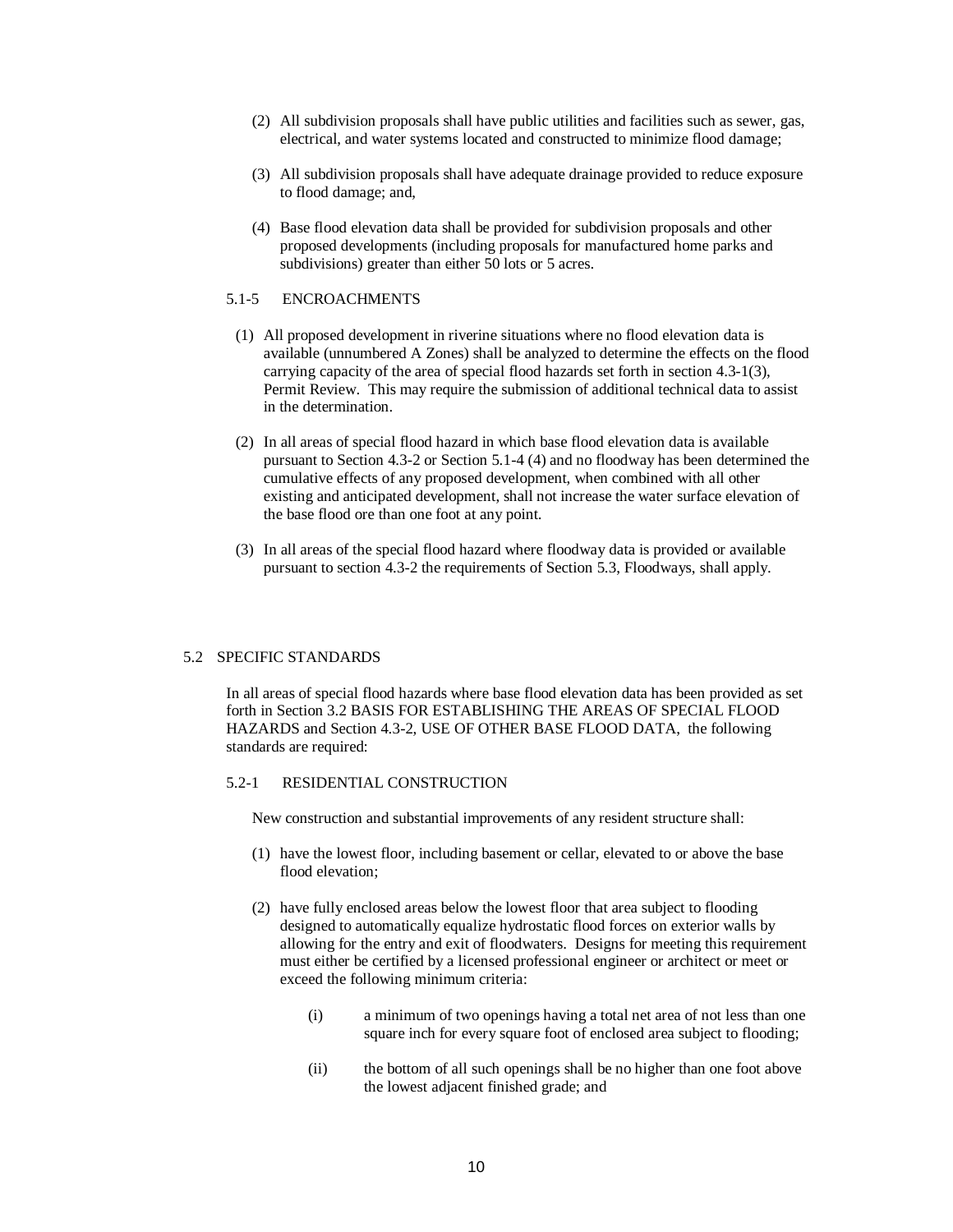(iii) openings may be equipped with louvers, valves, screens or other coverings or devices provided they permit the automatic entry and exit of floodwaters.

## 5.2-2 NONRESIDENTIAL CONSTRUCTION

New construction and substantial improvements of any commercial, industrial or other non-residential structure, together with attendant utility and sanitary facilities, shall either: have the lowest floor, including basement or cellar, elevated to or above the base flood elevation; or be flood proofed so that the structure is watertight below the base flood level with walls substantially impermeable to the passage of water. All structural components located below the base flood level must be capable of resisting hydrostatic and hydrodynamic loads and effects of buoyancy.

- (1) If the structure is to be elevated, fully enclosed areas below the base flood elevation shall be designed to automatically (without human intervention) allow for the entry and exit of floodwaters for the purpose of equalizing hydrostatic flood forces on exterior walls. Designs for meeting this requirement must either be certified by a licensed professional engineer or a licensed architect or meet the following criteria:
	- (i) a minimum of two openings having a total net area of not less than one square inch for every square foot of enclosed area subject to flooding;
	- (ii) the bottom of all such openings shall be no higher than one foot above the lowest adjacent finished grade; and
	- (iii) openings may be equipped with louvers, valves, screens or other coverings or devices provided they permit the automatic entry and exit of floodwaters.
- (2) If the structure is to be flood proofed:
	- (i) a licensed professional engineer or architect shall develop and/or review structural design, specifications, and plans for the construction, and shall certify that the design and methods of construction are in accordance with accepted standards of practice to make the structure watertight with walls substantially impermeable to the passage of water, with structural components having the capability of resisting hydrostatic and hydrodynamic loads and effects of buoyancy; and
	- (ii) a licensed professional engineer or licensed land surveyor shall certify the specific elevation in relation to mean sea level) to which the structure is flood proofed.

The Local Administrator shall maintain on record of a copy of all such certificates noted in this section.

## 5.2-3 CONSTRUCTION STANDARDS FOR AREAS OF SPECIAL FLOOD HAZARDS WITHOUT BASE FLOOD ELEVATIONS

New construction or substantial improvements of structures including manufactured homes shall have the lowest floor including basement elevated to or above the base flood elevation as may be determined in Section 4.3-(2) or 2 feet above the highest adjacent grade where the elevation data is available.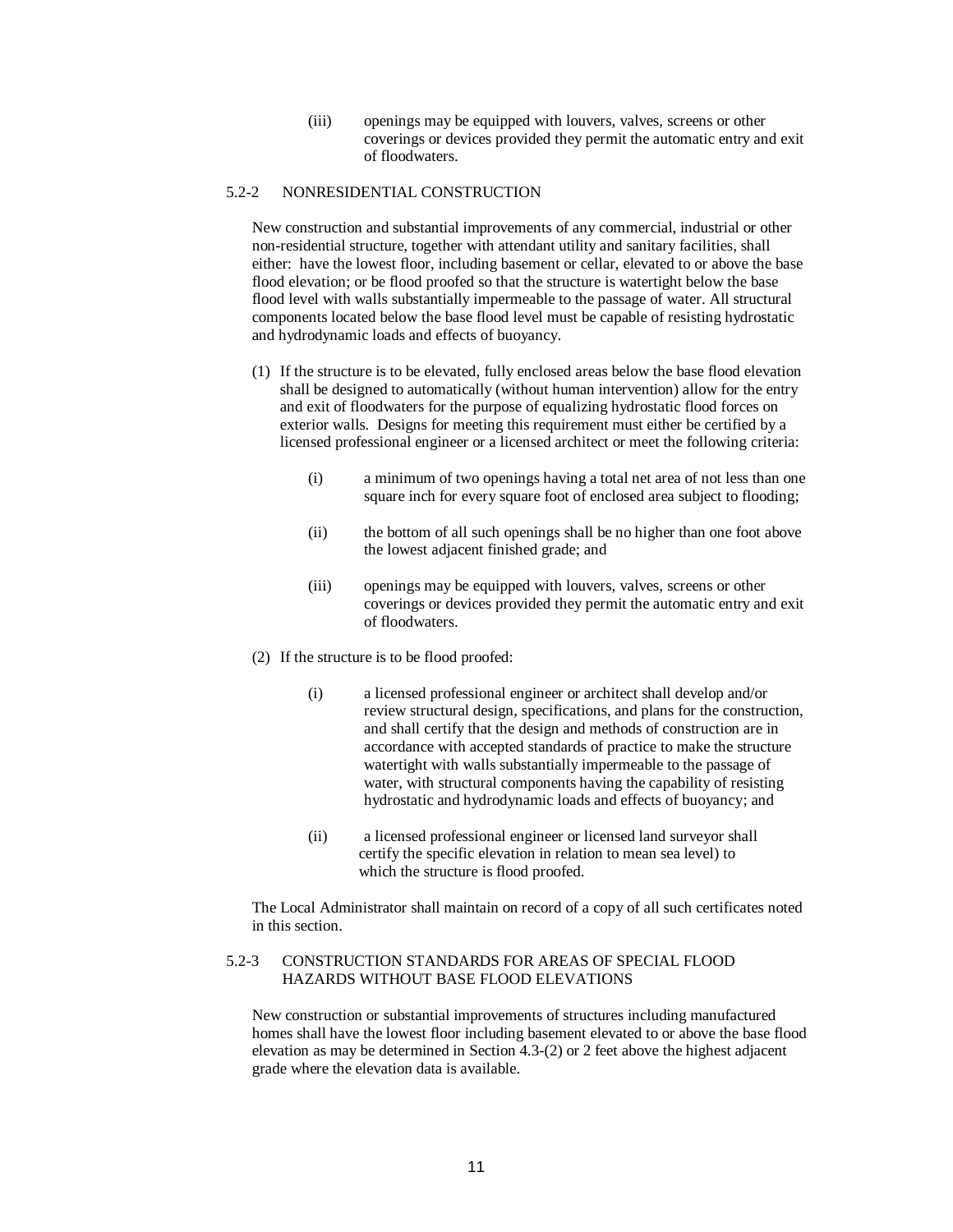- (1) New construction or substantial improvements of structures including manufactured homes shall have the lowest floor (including basement) elevated at least 2 feet above the highest adjacent grade next to the proposed foundation of the structure.
- (2) Fully enclosed areas below the lowest floor that are subject to flooding shall be designed to automatically (without human intervention) allow for the entry and exit of floodwaters for the purpose of equalizing hydrostatic flood forces on exterior walls. Designs for meeting this requirement must either be certified by a licensed professional engineer or a licensed architect or meet the following criteria:
	- (i) a minimum of two openings having a total net area of not less than one square inch for every square foot of enclosed area subject to flooding:
	- (ii) the bottom of all such openings hall be no higher than one foot above the lowest adjacent finished grade;
	- (iii) openings may be equipped with louvers, valves, screens or other coverings or openings provided they permit the automatic entry and exit of floodwaters.

## 5.3 FLOODWAYS

Located within areas of special flood hazard are areas designated as floodways (see definition, Section 2.0). The floodway is an extremely hazardous area due to high velocity flood waters carrying debris and posing additional threats from potential erosion forces. When floodway data is available for a particular site as provided by Section 3.2 and Section 4.3-2, all encroachments including fill, new construction, substantial improvements, and other development are prohibited within the limits of the floodway unless a technical evaluation demonstrates that such encroachments shall not result in any increase in flood levels during the occurrence of the base flood discharge.

### SECTION 6.0 VARIANCE PROCEDURE

# 6.1 APPEALS BOARD

- (1) The Zoning Board of Appeals as established by the Town Board shall hear and decide appeals and requests for variances from the requirements of this local law.
- (2) The Zoning Board of Appeals shall hear and decide appeals when it is alleged there is an error in any requirement, decision, or determination made by the Local Administrator in the enforcement or administration of this local law.
- (3) Those aggrieved by the decision of the Zoning Board of Appeals, may appeal such decision to the Supreme Court pursuant to Article 78 of the Civil Practice Law and Rules.
- (4) In passing upon such applications, the Zoning Board of Appeals, shall consider all technical evaluations, all relevant factors, standards specified in other sections of this local law and:
	- (i) the danger that materials may be swept onto other lands to the injury of others;
	- (ii) the danger to life and property due to flooding or erosion damage;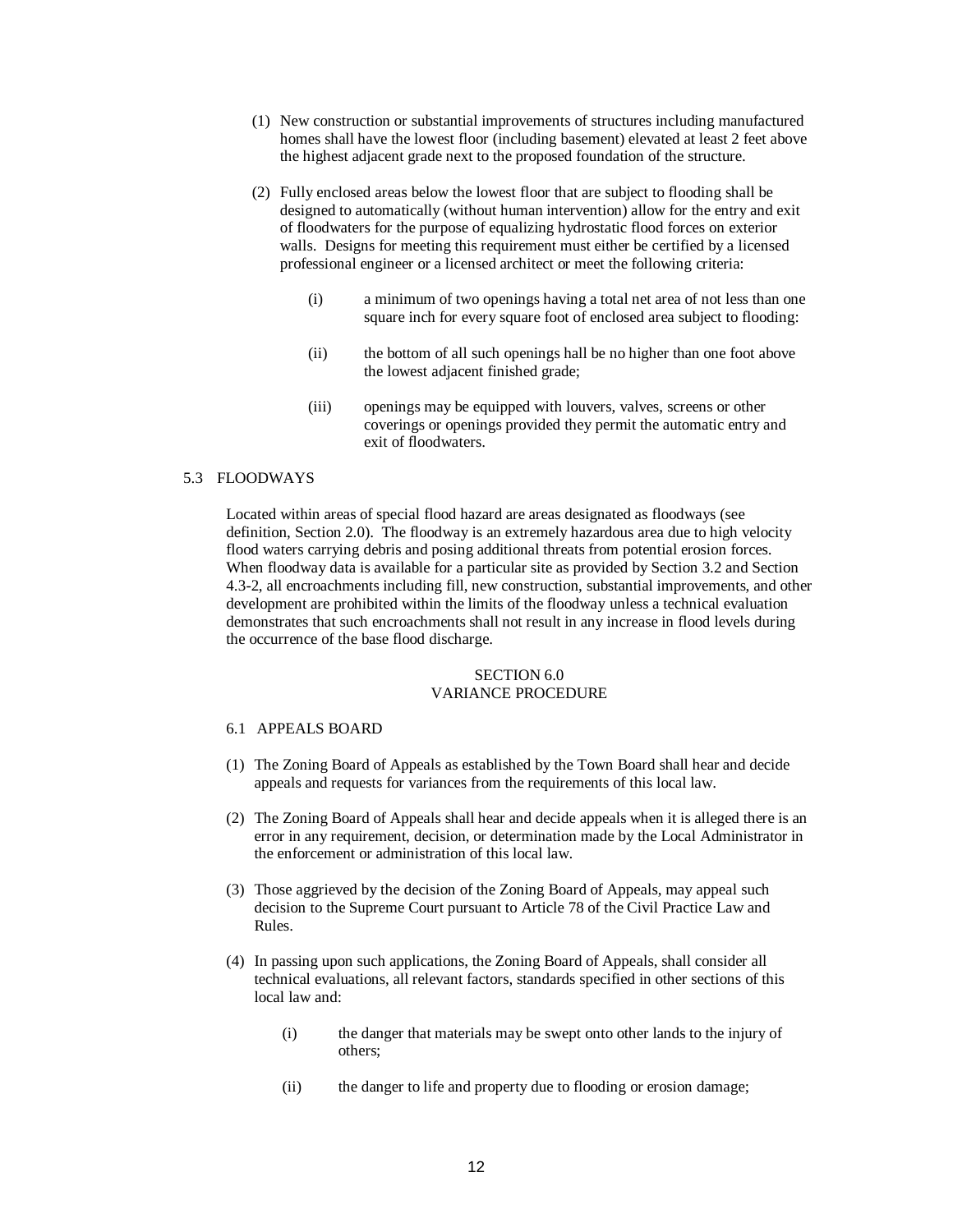- (iii) the susceptibility of the proposed facility and its contents to flood damage and the effect of such damage on the individual owner;
- (iv) the importance of the services provided by the proposed facility to the community;
- (v) the necessity to the facility of a waterfront location, where applicable;
- (vi) the availability of alternative locations for the proposed use which are not subject to flooding or erosion damage
- (vii) the compatibility of the proposed use with existing and anticipated development;
- (viii) the relationship of the proposed use to the comprehensive plan and flood plain management program of that area;
- (ix) the safety of access to the property in times of flood for ordinary and emergency vehicles;
- (x) the costs to local governments and the dangers associated with conducting search and rescue operations during periods of flooding;
- (xi) the expected heights, velocity, duration, rate of rise, and sediment transport of the flood waters and the effects of wave action, if applicable, expected at the site; and
- (xii) the costs of providing governmental services during and after flood conditions, including search and rescue operations, maintenance and repair of public utilities and facilities such as sewer, gas, electrical, and water systems and streets and bridges.
- (5) Upon consideration of the factors of section 6.1 (4) and the purposes of this local law, the Zoning Board of Appeals may attach such conditions to the granting of variances as it deems necessary to further the purposes of this local law.
- (6) The Local Administrator shall maintain the records of all appeal actions including technical information and report any variances to the Federal Emergency Management Agency upon request.

#### 6.2 CONDITIONS FOR VARIANCES

- (1) Generally, variances may be issued for new construction and substantial improvements to be erected on a lot of one-half acre or les in size contiguous to and surrounded by lots with existing structures constructed below the base flood level, providing items (i-xii) in Section 6.1 (4) have been fully considered. As the lot size increases beyond the one-half acre, the technical justification required for issuing the variance increases.
- (2) Variances may be issued for the reconstruction, rehabilitation or restoration of structures and contributing structures listed on the National Register of Historic Places or the State Inventory of Historic Places, without regard to the contributing structures procedures set forth in the remainder of this section.